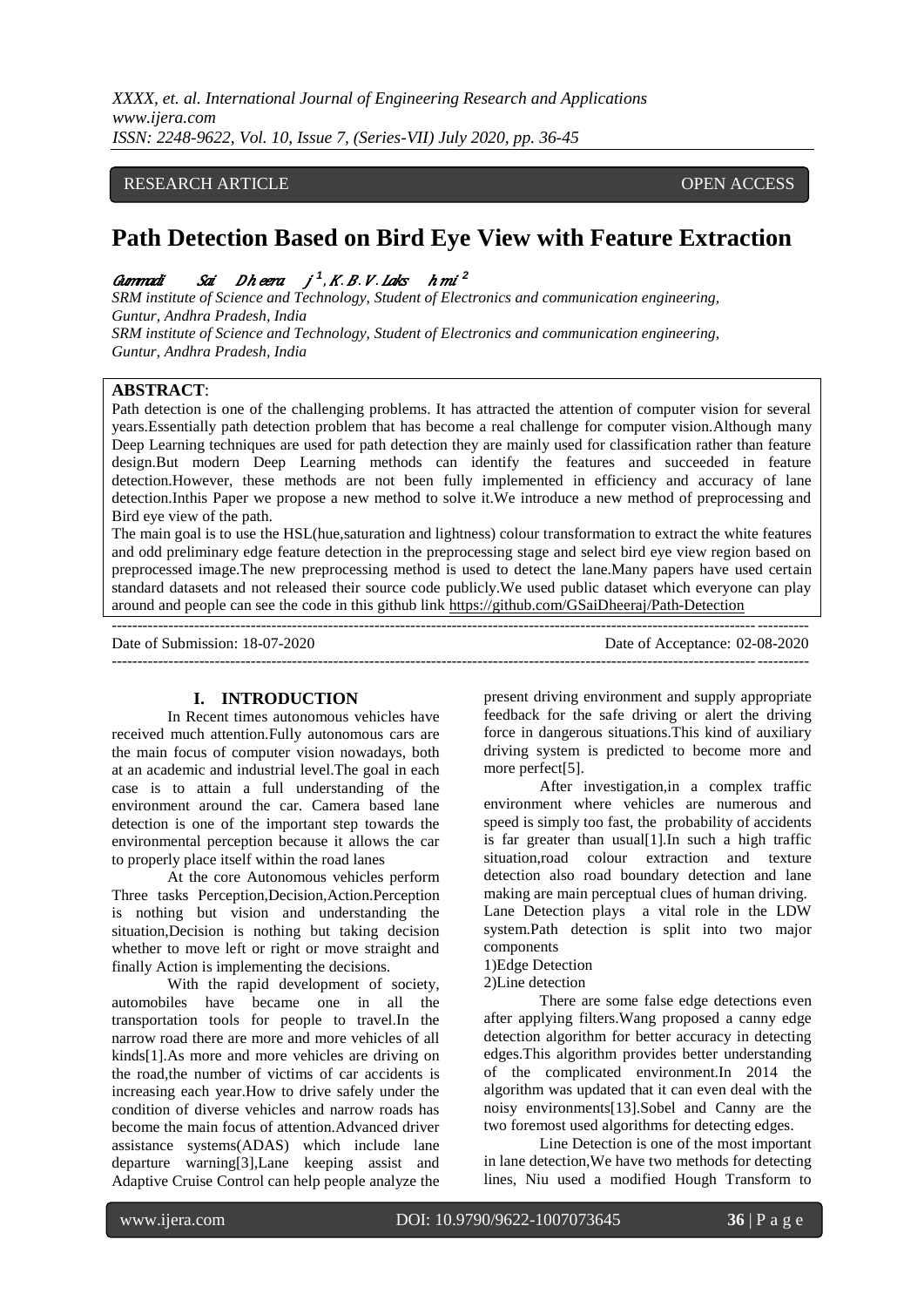extract the segments of the lane and used density based spatial application noise clustering algorithm for clustering[14].Another one is Mammeri used progressive probabilistic Hough Transform combined with maximum stable extreme area to detect lane lines and used Kalman filter to achieve continuous tracking of lane lines[15].These algorithms may be good but they can not detect the curves and can't work in the different light conditions and while occlusions.Most of the methods are usually tested on USA data sets only where it can't be generalize each country needs its own method to detect.

In this paper we propose a Path detection method that is suitable for almost all kinds of traffic situations.First we preprocess the image so that it'll be easy and clear for the computer to understand and we apply warp perspective on the region we are interested in the preprocessed images.First in the preprocessing stage, we undistort the image and then we apply warp perspective and later we apply canny filter and the colour filter to the undistorted image.Compared to the other preprocessing methods only do fundamental operations such as Thresh,Blurring, gradient and so on.In this paper,experiments show that the proposed method is significantly better than the prevailing preprocessing method in lane detection

## **II. OVERVIEW OF THE PROPOSED SYSTEM**

This paper presents an advanced Path detection technology to improve the accuracy of real time lane detection[16].The lane detection module is splitted into two steps :

1)Image Processing

2)Matching of line lane detection

Figure 1 shows the overall process of the proposed system in a simple manner so that understanding and implementing paper will become easy for others.The First step is to read the frames in the video stream.The second step is to enter into the image processing.The difference between other papers and this paper in preprocessing is we undistort the image and apply warp perspective before detecting edges and applying colour filter





In the next step we fit the curve through obtained lines and Finally we merge the preprocessed image and original image to get the final image

## **III. PROPOSED METHODS**

In this paper based on previous papers, we firstly undistort the image as camera distorts the image to fit large amount data into small frame,So we first undistort it to get clear image for further preprocessing.Then we apply warp perspective to view the road environment from top.Now we extract the edge features through canny filter and colour features through histogram.As high speed section in the traffic is accident prone area, the high speed road mostly straight line lane and sometimes it may be curved lane also[18].Inorder to induce high recognition rate,We successively stick with colour detection and edge detection to the lane.This paper combines colour feature extraction and edge feature extraction and this experiment proves that the accuracy of lane detection is extremely improved

Our contribution in this paper is to do lot of work in the preprocessing stage.We proposed to perform colour transform of HSL, So we can extract the different colours of lanes like as we said before this paper will be generalised for almost all road conditions,for that we perform colour transform of HSL to extract both yellow and white lane lines and then we perform preprocessing steps conventionally in a sequence.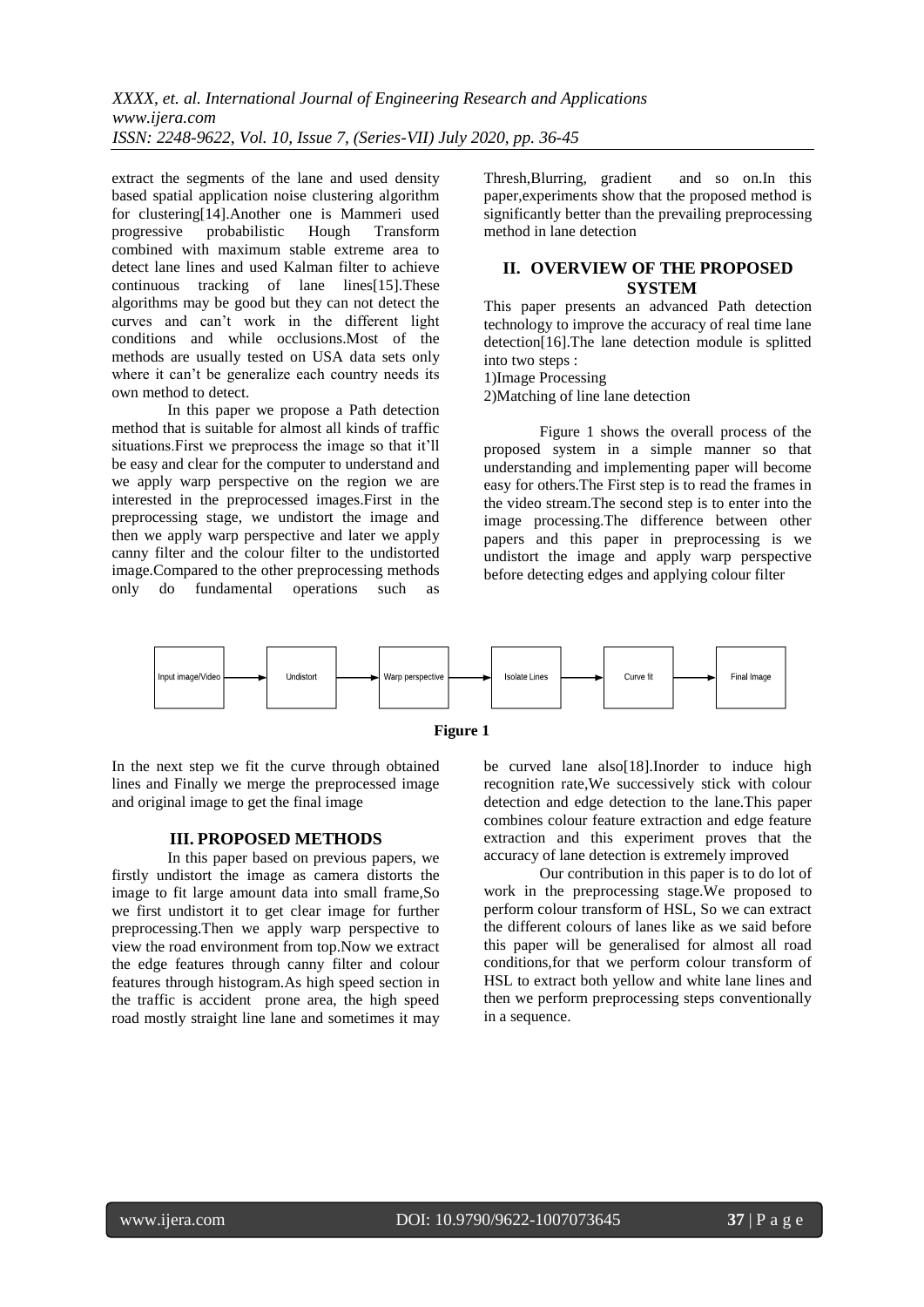

*Figure 2*

*(a)Distorted image capture by the camera with curved lines before calibration lines (b) undistorted image with straight lines after calibration*

This paper doesn't include any hough transform or Kalman filter which most of the papers used while detecting the paths, instead we use histograms to detect the lane lines and fit second order polynomial function to the lane lines we obtained

## **IV. EXPERIMENTS**

#### **4.1.Preprocessing**

The first we undistort the images,the raw camera contains a little bit of distortion so we are going to clear that out.Cameras uses lenses that distort the image so it can fit more of the surroundings into smaller frame

In the image (a) we can see a typical type of distortion called Barrel distortion, where it looks like those straight lines bowed on the outside of the image.If we take this image and do transformation warping to get birds eye view the lines should be straight but there are bowed towards outside So we have to perform some distortion corrections

Opencv has number of functions to do this,We use findChessboardCorners() function which finds the corners of the image and pass it into calibrateCamera() function which takes image points found in the image and it's going to return a

set of distortion coefficients which transforms the image

There is a function called undistort() which takes the original image and the two matrices that we found previously and returns the undistorted image. If A is the camera matrix

$$
A = \begin{bmatrix} f_x & 0 & c_x \\ 0 & f_y & c_y \\ 0 & 0 & 1 \end{bmatrix}
$$

fx=(double)dsize.width/src.cols fy=(double)dsize.height/src.rows  $fx, fy = inverse mapping of 2D images$  $gx, gy = forward mapping$ Distortion coefficients are represented by (k1,k2,p1,p2,[k3,[k4,k5,k6]]) Then the distortion is corrected by<br> $x_{corrected} = x(1 + k_1r^2 + k_2r^4 + k_3r^6)$  $y_{corrected} = y(1 + k_1r^2 + k_2r^4 + k_3r^6)$ Still if there are any Tangential distortions they are corrected by

$$
x_{corrected} = x + [2p_1xy + p_2(r^2 + 2x^2)]
$$
  

$$
y_{corrected} = y + [p_1(r^2 + 2y^2) + 2p_2xy]
$$



*Figure 3 Undistortion under different conditions and different data*

#### **4.2.Warping Images**

Warping images means seeing images from top which is "Bird Eye View".We need this to fit the curves and finding lane lines,it'll be easier to find those lane lines if we can look down on the road instead of looking out on it.To do this we need four source points from the original image.we are going take those points and warp them into straight lines.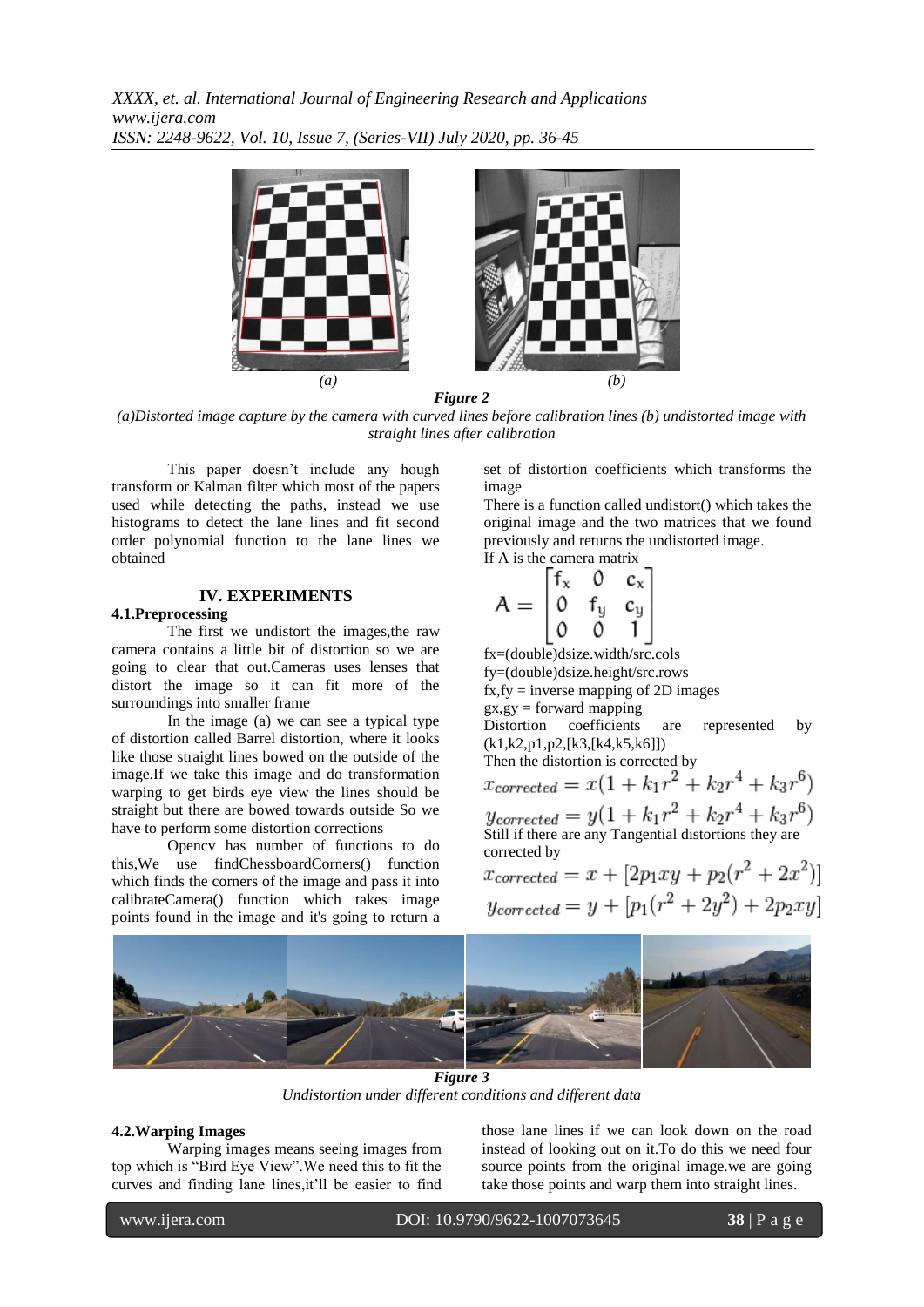

*Figure 4*

*Four warping Source points that looks like going to infinity but when we see it from above those are straight lines* 

To do this we will take the help of this getPerspective() function which returns a matrix  $dst(i) = (x'_i, y'_i), src(i) = (x_i, y_i), i = 0, 1, 2, 3$ Then we take output of that matrix and apply the warpPerspective(img,M,img\_size) function and it returns the image like below



*Figure 5 warp perspective under different conditions,curves and different data*

When you see from the top of the image you notice that it gets little more pixelated,obviously we can't create resolution that didn't exist in the original image but there should be enough fidelity there to isolate those pixels from the surrounding image

## **4.3.Finding Lane Lines**

There are two approaches that we are going to take one's colour selection and another one's edge detection.So for colour selection first we are

going to look at what an image is inside the computer.Taking a look at first ten pixels of the image each pixel will have set of three values that is RGB(Red,Green,Blue) values,these values vary from 0-255 in most images just because there are 8 bit images  $2^{8}$  is 256 so it ranges from 0-255.If all pixel values are 255 it shows white image and if all pixel values are 0 we will see black image.If we have a list of 255,0,0 then we will see red colour image.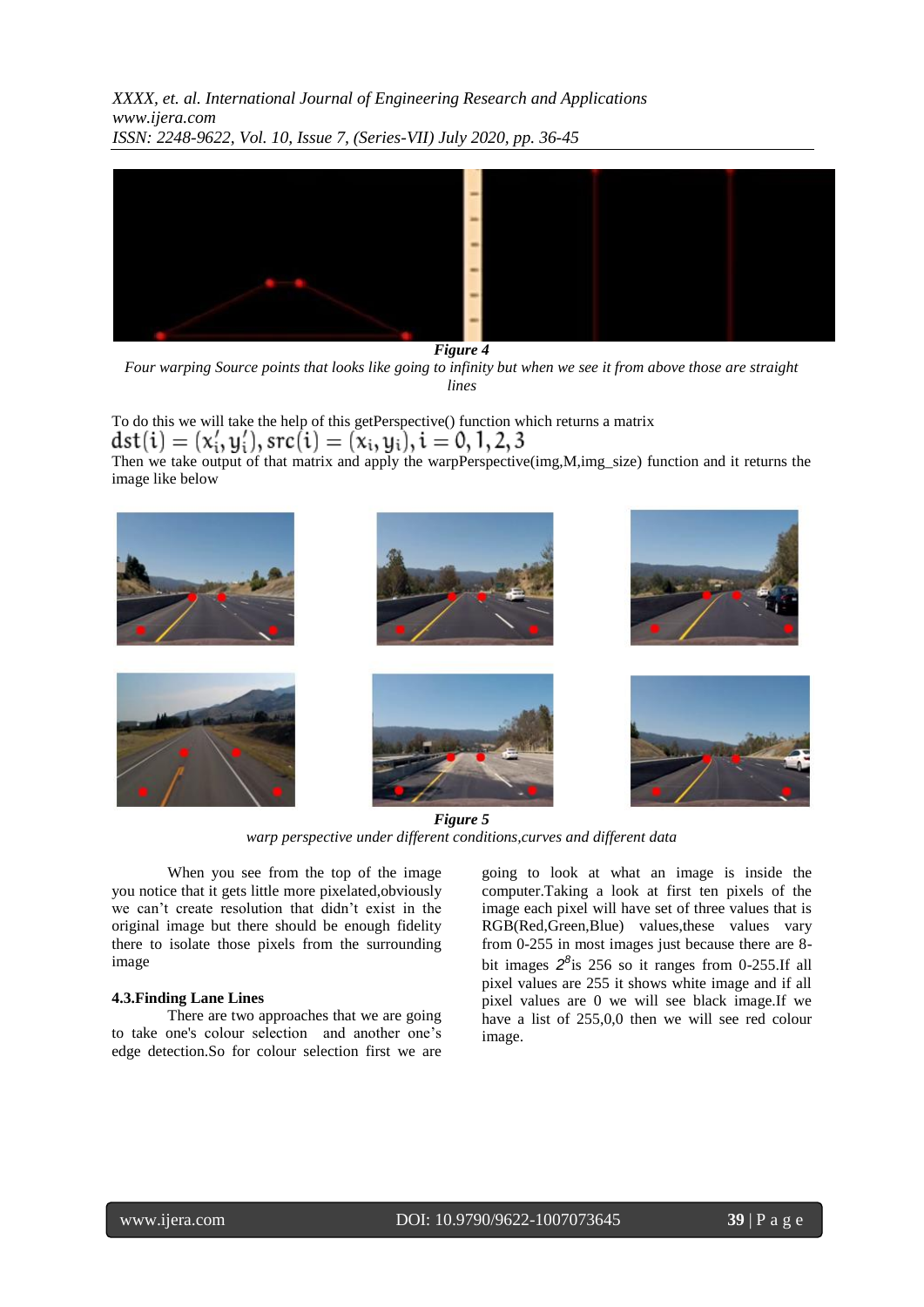

*Figure 6*

Now,there are many other colour spaces than Red,Green,Blue.HSL(hue,saturation,light) help us to isolate these colour spaces,so it just takes RGB colours and then turns them into other colour representations of that same image.





Opencv makes it very easy to convert colours between these, we just use cvtColor (RGB,cv2.COLOR\_RGB2HLS) function and pass in RGB colour or any other colour as long as we have correct conversion coefficient which RGB2HLS.So it outputs HLS(hue,light,saturation) image which

looks a little different but its really the same image,it's just different representation of that same image

From here we can isolate each layer of that image,so there's Red layer,Green layer,Blue layer



We can see that the yellow line can be just visible in Red and Green Channels but not in Blue channel Because the combination of red and blue gives yellow.

Now getting into Edge detection,Opencv hasa couple of functions that will detect edges one is Sobel and another one is Canny.All this Soble



operator is doing is taking the derivative of one of colour channels,So if we pass in the red channel if we have red meeting white it's going to detecta line where those two meet, it's just calculate the derivative across that line so the value of that derivative is what this plot is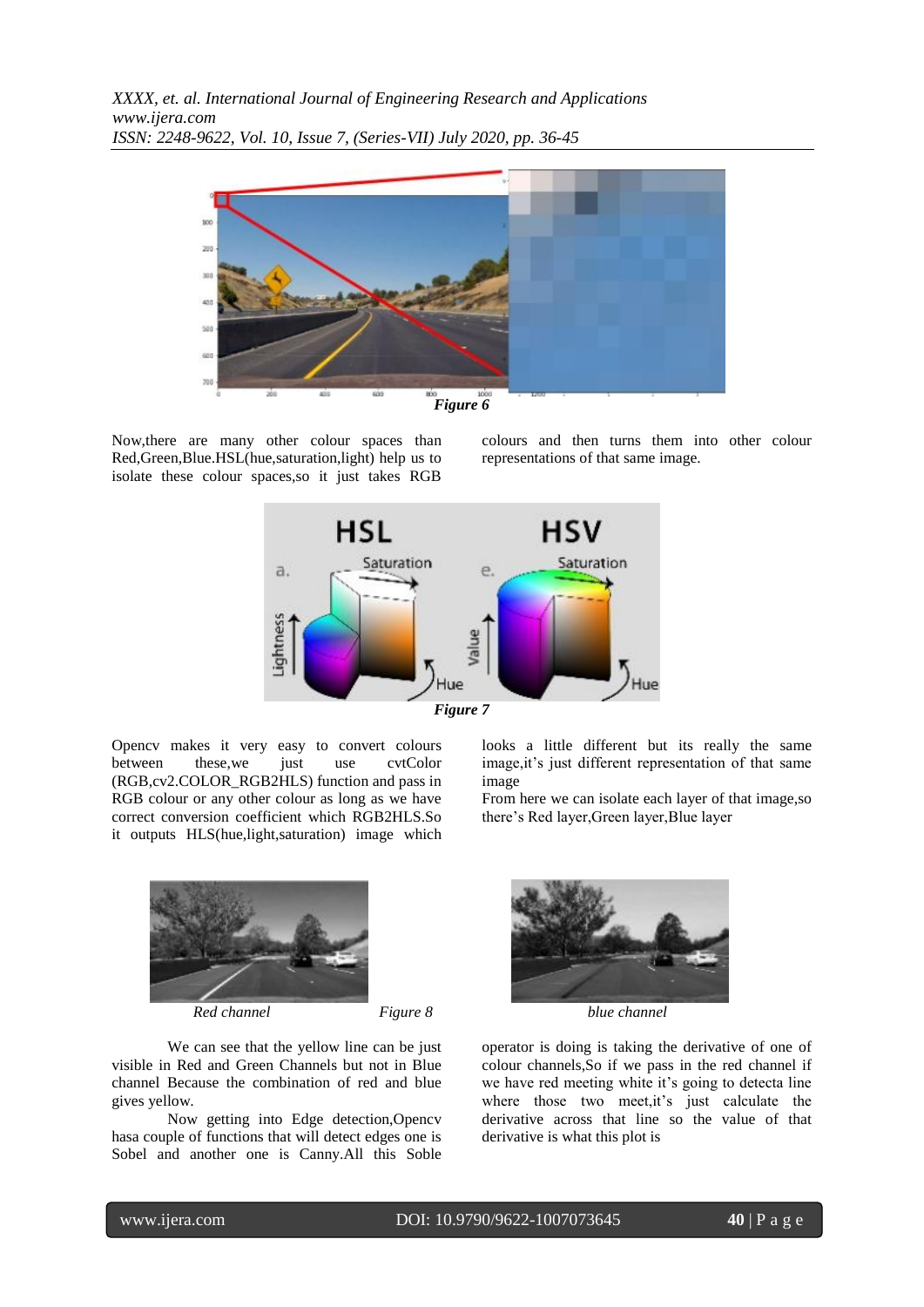

It calculates derivatives in x-direction , ydirection and we get Sobel magnitude as the sum of those two squares.This would be pretty useful on occasions where our colour detection system might not work so well, so it's a good substitute.

We have another one called canny edge detection which just uses the same soble system but applies a couple nice little tricks throughs out pixels that aren't part of the edge and then also thresholds the image to try to connect the edges that weren't connected before so we are going to use both of these to produce our final guess where the lane lines are.We look at this BInary Thresholding,where ever the red channel saying there's white pixel we give high value for the red channel.So if we just apply a threshold to this red channel image and write that thresholding to new image we are going to get an image where everything is black except the lane lines.So here we use the thresholding between 200 - 255 which indicates wider on that gray scale image but we can adjust these thresholds to try to capture more or less of the lane lines and then once we do that to all the colour channels and then add in the edge detection as just a series like a linear addition so if there is any white pixel on any of these binary thresholding images we just add it to the final image.



*Figure 10*

### **4.4.Curve Fitting:**

Now we have the binary image,we can just run a some algorithm to find the left and right lane lines and then we can apply curve fit to those lines.So there are two methods to fit the curve,first method can be applied on any image and method two need previous fit but runs quite bit faster.We try to use method two.

So for the first method we take a histogram of the bottom half of the image and wherever that histogram peaks that's where we think that the line starts, so the y value here is just sum of the pixels at that x location and the two maximums are where those lines start.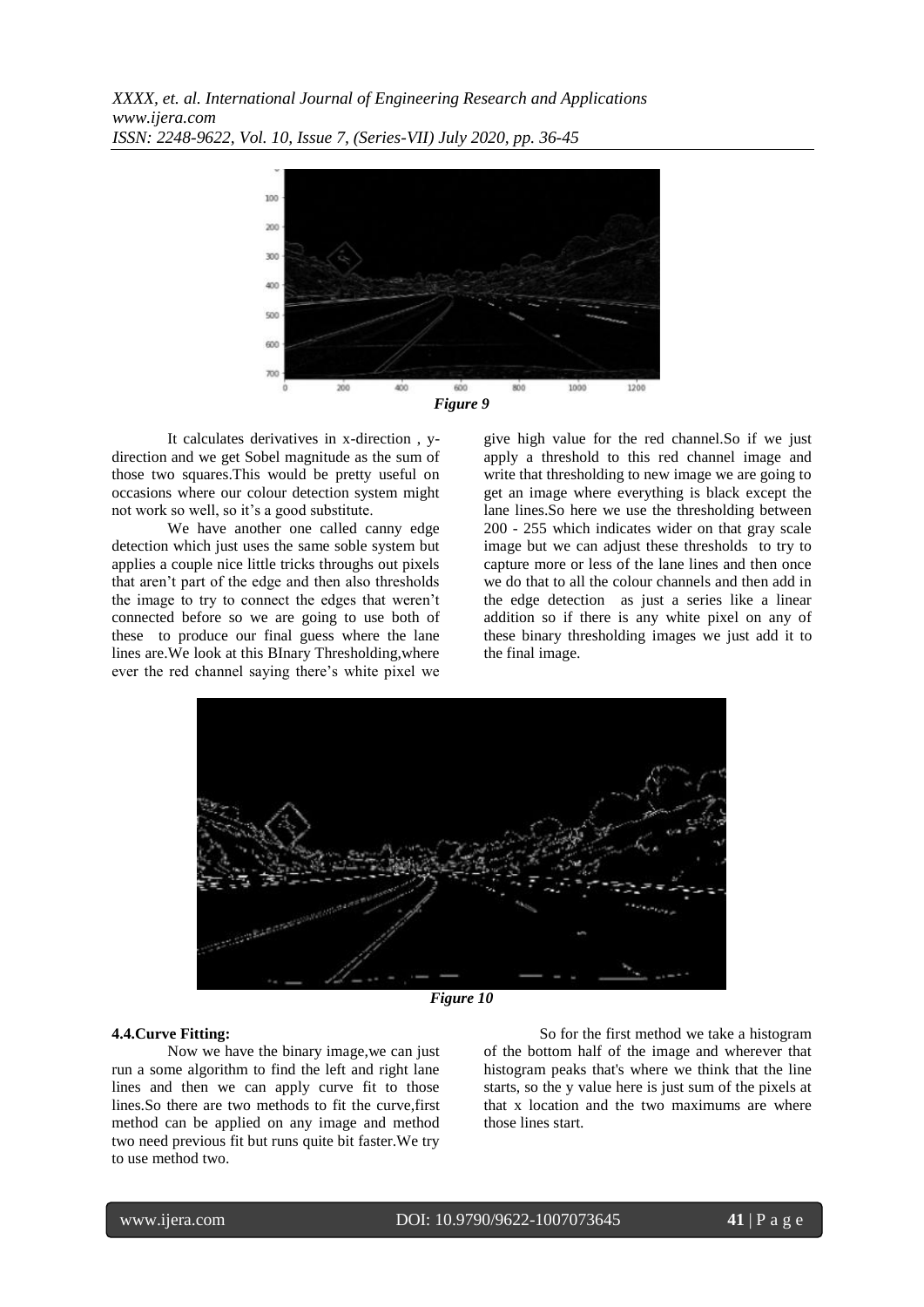

Red circle in the Figure is a good indicator of how close it can be between a false value and a real value,so here the lane thats to the right of our

image is detecting that line two so throwing out some of these extraneous points would be probably pretty useful for this algorithm but anyway we have our left start and right start we are going to draw a box around those starting points and any of those starting points and any of those white pixels from the binary image that fall in that box we just put them in a big list of x and y values and then next one we add a box on top of that and do the same thing as move up the line.We will move the boxes based on the average of the previous line,so if average start moving left we will know that next box needs to move left that's how these boxes start falling in that line in Figure



So at the end of this we have a big list of all the Y values and all the X values of the pixels that were in that line and we run numpy second order polyfit function to those pixels

> $leftit = np.polyfit(lefty, leftx,2)$  $rightfit = np.polyfit(righty, right, z)$

2 indicates second order polynomial  $Ax^{2} + Bx +$  $\mathcal{C}_{0}$ 

 $fit = [A,B,c]$ 

This gives us the curve fit in pixel space,we can measure the distance by pixel to meter conversion by knowing that in United States the lanes are may be three meters wide.It may different for different countries.We can do that conversion and then for the Y direction you know that there each of the dashed line is ten feet long on the right and there's a set gap it gives us the good conversion so we can go from pixel measurements to meter measurements

Looking into method two it just relies on first method,we take that previous fit and move it to the left and right by a hundred pixels and that creates this green boundary and any pixels that lie in that boundary we throw those into a list and then run that same polyfit system and that produces these yellow lines which they seem look pretty good

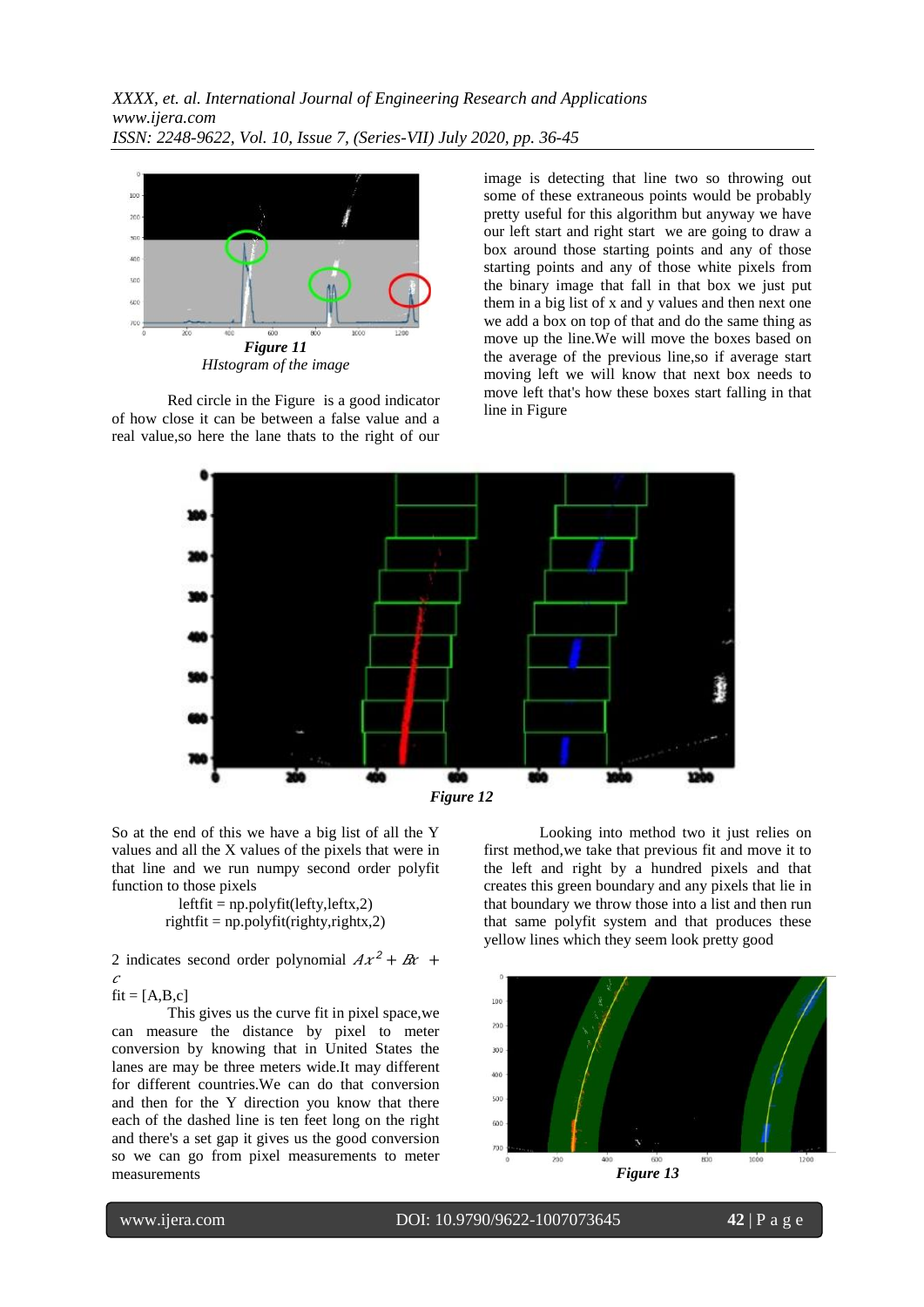#### **4.5.Final Image:**

Final Step is creating a nice image,we measure some radius of curvature.This helps the car to guess how tight the turn needs to be and how much the steering wheel needs to put in to turn at a curve.

Radius of curvature =  $[1 + (dy / dx)^2]^{3/2}/|d^2y/$  $dx^2$ 

We just use that fit those fits we found previously and calculate radius of curvature also useful is the distance to center of the lane,so if the car starts veering to left if we keep track of that we can have simple controller so that car will add a little bit of right steering wheel angle to bring it back to the center of the lane and it's fairly straightforward to get this value if we know where the X location of the right lane and left lane are and you assume that the cameras on the centerline of the car then the centerline of car is at the center of the image,so that's how we got those values.Obviously if it's not mounted on the center then there just need to be some offset

So getting that nice yellow picture we just take the two curve fits we found and plot those on the image using polylines() function and then fill in the space between those lines with the yellow fill with the function fillpoly().But this is in the warped space so this is from the birds eye view which we can't really overlay on that final image it'll kind of look a little goofy but it's pretty easy to go from that warped image to the original image if you just swap those source and destination points,so we swap those apply the function undistort() function and this will output that nice overlay Figure



*Figure 14 Path detection under different light conditions and on different data* 

We just use addWeighted() function which adds a transparently weighted layer to that image,So finally that's how we got that nice picture and then to run this on a series of images we just used a couple of tools for that but basically applied this pipeline to all the images in a video and saves it.

## V. **RESULT AND DISCUSSION**

Most of the research scholars who worked on Lane detection with opencv directly select the region of interest and apply Hough transform or Kalman Filter which they can only work for detecting straight lanes,they fail when it comes to turnings.

In this paper a new method is introduced that without using the hough transform we detect the lanes and curves more efficiently than previously proposed methods.

To improve the accuracy of path detection, we used the correct detection rate to evaluate the performance of our proposed method on the public data set we used.In order to see the excellence of the proposed method we have taken the test set with 100,500,1000,1500

Images and tested the accuracy of the method in the figure .We can see the proposed method was giving the highest correct detection rate compared to other proposed methods.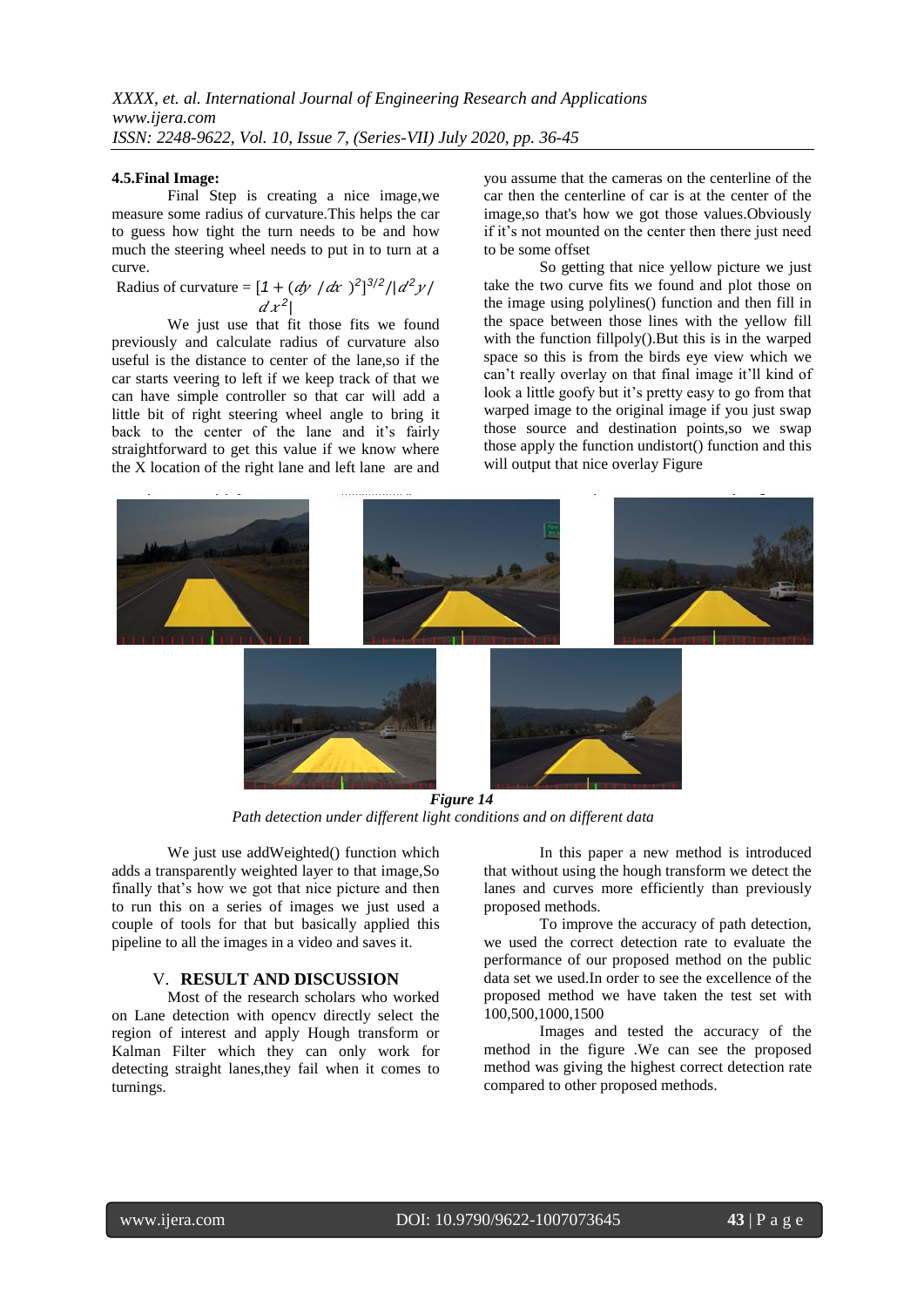

 $\rightarrow$  This paper

*Figure 15*

## **VI. CONCLUSION:**

In this paper, we proposed a new path detection preprocessing and Bird eye view methods to design a path detecting system.The main idea is to apply warp perspective before applying the edge feature extraction and colour feature extraction to improve lane detection accuracy. We also introduced Histogram based lane detection to find the left and right lanes.Compared with applying edge detection before applying warp perspective on original image it reduced the nonlane parameters and improved the accuracy of the path detection

#### **REFERENCES**:

- [1]. D. Pomerleau, "RALPH: rapidly adapting lateral position handler," in Proceedings of the Intelligent Vehicles '95. Symposium, pp. 506–511, Detroit, MI, USA, 2003.
- [2]. J. Navarro, J. Deniel, E. Yousf, C. Jallais, M. Bueno, and A. Fort, "Influence of lane departure warnings onset and reliability on car drivers' behaviors," Applied Ergonomics, vol. 59, pp. 123–131, 2017.
- [3]. P. N. Bhujbal and S. P. Narote, "Lane departure warning system based on Hough transform and Euclidean distance," in Proceedings of the 3rd International Conference on Image Information Processing, ICIIP 2015, pp. 370–373, India, December 2015.
- [4]. V. Gaikwad and S. Lokhande, "Lane Departure Identification for Advanced Driver Assistance," IEEE Transactions on Intelligent Transportation Systems, vol. 16, no. 2, pp. 910–918, 2015.
- [5]. H. Zhu, K.-V. Yuen, L. Mihaylova, and H. Leung, "Overview of Environment Perception for Intelligent Vehicles," IEEE

Transactions on Intelligent Transportation Systems, vol. 18, no. 10, pp. 2584–2601, 2017.

- [6]. F. Yuan, Z. Fang, S. Wu, Y. Yang, and Y. Fang, "Real-time image smoke detection using staircase searching-based dual threshold AdaBoost and dynamic analysis," IET Image Processing, vol. 9, no. 10, pp. 849–856, 2015.
- [7]. P.-C.Wu, C.-Y. Chang, and C. H. Lin, "Lanemark extraction for automobiles under complex conditions," Pattern Recognition, vol. 47, no. 8, pp. 2756–2767, 2014.
- [8]. M.-C. Chuang, J.-N. Hwang, and K. Williams, "A feature learning and object recognition framework for underwater fish images," IEEE Transactions on Image Processing, vol. 25, no. 4, pp. 1862–1872, 2016.
- [9]. Y. Saito, M. Itoh, and T. Inagaki, "Driver Assistance System with a Dual Control Scheme: Effectiveness of Identifying Driver Drowsiness and Preventing Lane Departure Accidents," IEEE Transactions on Human-Machine Systems, vol. 46, no. 5, pp. 660– 671, 2016.
- [10]. Q. Lin, Y. Han, and H. Hahn, "Real-Time Lane Departure Detection Based on Extended Edge-Linking Algorithm," in Proceedings of the 2010 Second International Conference on Computer Research and Development, pp. 725–730, Kuala Lumpur, Malaysia, May 2010
- [11]. C. Mu and X. Ma, "Lane detection based on object segmentation and piecewise fitting," TELKOMNIKA Indonesian Journal of Electrical Engineering, vol. 12, no. 5, pp. 3491–3500, 2014.